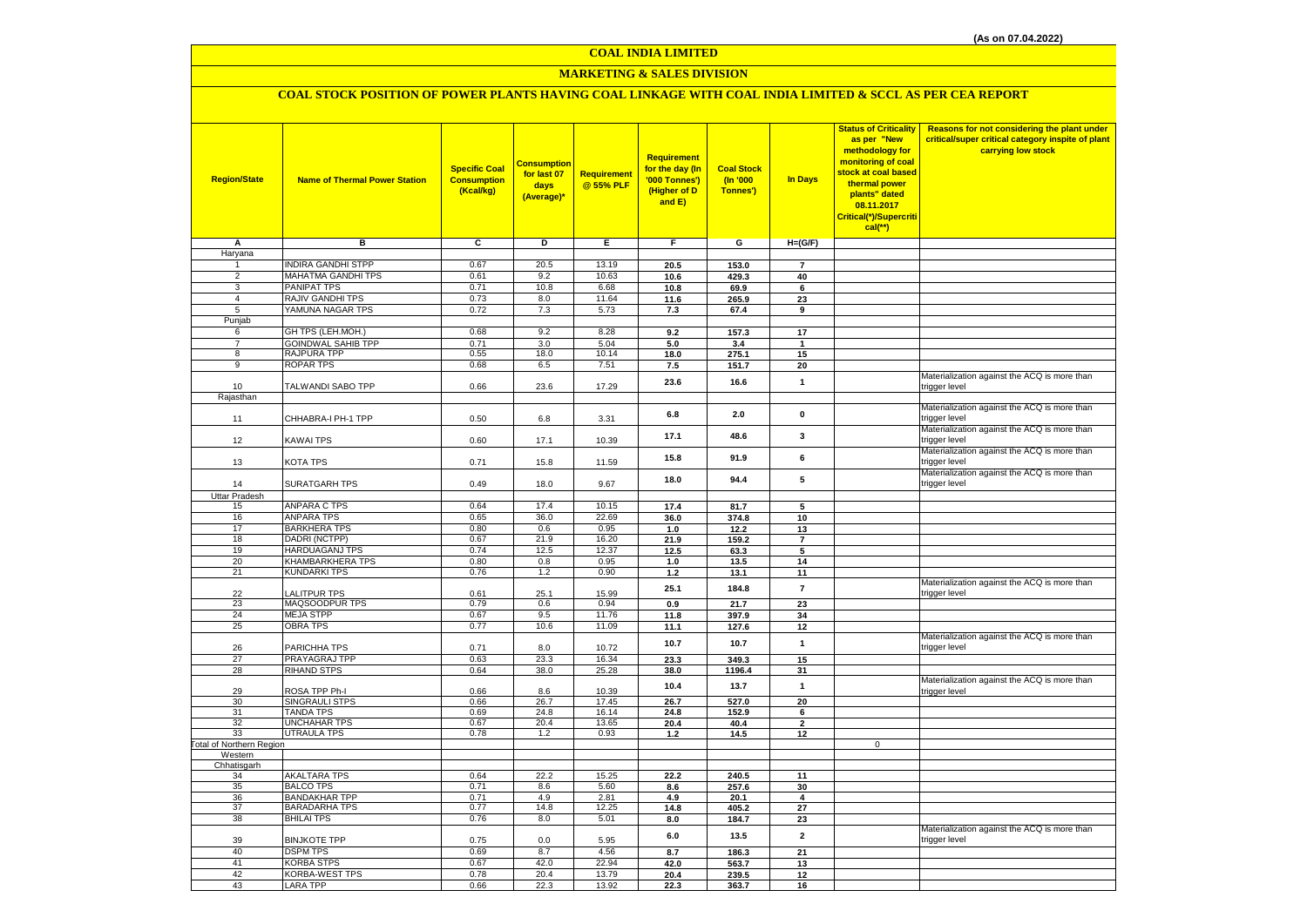## **MARKETING & SALES DIVISION**

## **COAL STOCK POSITION OF POWER PLANTS HAVING COAL LINKAGE WITH COAL INDIA LIMITED & SCCL AS PER CEA REPORT**

| <b>Region/State</b>    | <b>Name of Thermal Power Station</b>       | <b>Specific Coal</b><br><b>Consumption</b><br>(Kcal/kg) | <mark>Consumption</mark><br>for last 07<br>days<br>(Average)* | <b>Requirement</b><br>@ 55% PLF | <b>Requirement</b><br>for the day (In<br>'000 Tonnes')<br>(Higher of D<br>and E) | <b>Coal Stock</b><br>(In '000<br>Tonnes') | <b>In Days</b>                | <b>Status of Criticality</b><br>as per "New<br>methodology for<br>monitoring of coal<br>stock at coal based<br>thermal power<br>plants" dated<br>08.11.2017<br>Critical(*)/Supercriti<br>$cal$ (**) | Reasons for not considering the plant under<br>critical/super critical category inspite of plant<br>carrying low stock |
|------------------------|--------------------------------------------|---------------------------------------------------------|---------------------------------------------------------------|---------------------------------|----------------------------------------------------------------------------------|-------------------------------------------|-------------------------------|-----------------------------------------------------------------------------------------------------------------------------------------------------------------------------------------------------|------------------------------------------------------------------------------------------------------------------------|
| А                      | в                                          | c                                                       | Þ                                                             | Е                               | F                                                                                | G                                         | $H=(G/F)$                     |                                                                                                                                                                                                     |                                                                                                                        |
|                        |                                            |                                                         |                                                               |                                 | 6.3                                                                              | 1.5                                       | 0                             |                                                                                                                                                                                                     | Materialization against the ACQ is more than                                                                           |
| 44                     | <b>NAWAPARA TPP</b>                        | 0.79                                                    | 0.6                                                           | 6.28                            |                                                                                  |                                           |                               |                                                                                                                                                                                                     | trigger level                                                                                                          |
| 45                     | <b>PATHADI TPP</b>                         | 0.65                                                    | 6.3                                                           | 5.18                            | 6.3                                                                              | 116.9                                     | 19                            |                                                                                                                                                                                                     |                                                                                                                        |
| 46                     | SIPAT STPS                                 | 0.68                                                    | 25.9                                                          | 26.62                           | 26.6                                                                             | 625.5                                     | 23                            |                                                                                                                                                                                                     |                                                                                                                        |
| 47                     | <b>TAMNAR TPP</b>                          | 0.84                                                    | 32.2                                                          | 26.52                           | 32.2                                                                             | 140.2                                     | 4                             |                                                                                                                                                                                                     | Materialization against the ACQ is more than<br>trigger level                                                          |
|                        |                                            |                                                         |                                                               |                                 | 21.3                                                                             | 218.4                                     | 10                            |                                                                                                                                                                                                     | Materialization against the ACQ is more than                                                                           |
| 48<br>Gujarat          | <b>JCHPINDA TPP</b>                        | 0.75                                                    | 21.3                                                          | 14.22                           |                                                                                  |                                           |                               |                                                                                                                                                                                                     | trigger level                                                                                                          |
|                        |                                            |                                                         |                                                               |                                 |                                                                                  |                                           |                               |                                                                                                                                                                                                     | Materialization against the ACQ is more than                                                                           |
| 49                     | <b>GANDHI NAGAR TPS</b>                    | 0.69                                                    | 9.2                                                           | 5.71                            | 9.2                                                                              | 125.5                                     | 14                            |                                                                                                                                                                                                     | trigger level                                                                                                          |
| 50                     | SABARMATI (D-F STATIONS)                   | 0.57                                                    | 4.5                                                           | 2.74                            | 4.5                                                                              | 34.7                                      | #REF!                         |                                                                                                                                                                                                     |                                                                                                                        |
| 51                     | UKAI TPS                                   | 0.67                                                    | 15.3                                                          | 9.85                            | 15.3                                                                             | 85.6                                      | 6                             |                                                                                                                                                                                                     | Materialization against the ACQ is more than<br>trigger level                                                          |
| 52                     | <b>WANAKBORI TPS</b>                       | 0.67                                                    | 29.1                                                          | 20.22                           | 29.1                                                                             | 63.0                                      | $\overline{\mathbf{2}}$       |                                                                                                                                                                                                     | Materialization against the ACQ is more than<br>trigger level                                                          |
| Madhya Pradesh         |                                            |                                                         |                                                               |                                 |                                                                                  |                                           |                               |                                                                                                                                                                                                     |                                                                                                                        |
| 53                     | AMARKANTAK EXT TPS                         | 0.65                                                    | 2.6                                                           | 1.80                            | 2.6                                                                              | 46.9                                      | 18                            |                                                                                                                                                                                                     |                                                                                                                        |
| 54                     | <b>ANUPPUR TPP</b>                         | 0.65                                                    | 17.3                                                          | 10.31                           | 17.3                                                                             | 328.0                                     | 19                            |                                                                                                                                                                                                     |                                                                                                                        |
| 55                     | <b>BINA TPS</b>                            | 0.74                                                    | 7.3                                                           | 4.88                            | 7.3                                                                              | 40.5                                      | 6                             |                                                                                                                                                                                                     | Materialization against the ACQ is more than                                                                           |
| 56                     | GADARWARA TPP                              | 0.66                                                    | 20.4                                                          | 13.93                           | 20.4                                                                             | 70.3                                      | 3                             |                                                                                                                                                                                                     | trigger level<br>Materialization against the ACQ is more than                                                          |
| 57                     | KHARGONE STPP                              | 0.60                                                    | 9.7                                                           | 10.45                           | 10.4                                                                             | 196.9                                     | 19                            |                                                                                                                                                                                                     | trigger level                                                                                                          |
| 58                     | SANJAY GANDHI TPS                          | 0.82                                                    | 15.6                                                          | 14.57                           | 15.6                                                                             | 33.7                                      | $\mathbf{2}$                  |                                                                                                                                                                                                     | Non payment of dues                                                                                                    |
| 59<br>60               | SATPURA TPS<br><b>SEIONI TPP</b>           | 0.67<br>0.64                                            | 7.5<br>10.1                                                   | 11.79<br>5.06                   | 11.8                                                                             | 32.1                                      | 3                             |                                                                                                                                                                                                     | Non Payment of Dues                                                                                                    |
| 61                     | SHREE SINGAJI TPP                          | 0.71                                                    | 25.7                                                          | 23.50                           | 10.1<br>25.7                                                                     | 109.4<br>107.3                            | 11<br>$\overline{\mathbf{4}}$ |                                                                                                                                                                                                     | Non Payment of Dues                                                                                                    |
| 62                     | <b>VINDHYACHAL STPS</b>                    | 0.69                                                    | 62.0                                                          | 43.60                           | 62.0                                                                             | 1599.5                                    | 26                            |                                                                                                                                                                                                     |                                                                                                                        |
| Maharashtra            |                                            |                                                         |                                                               |                                 |                                                                                  |                                           |                               |                                                                                                                                                                                                     |                                                                                                                        |
|                        |                                            |                                                         |                                                               |                                 | 17.7                                                                             | 60.6                                      | 3                             |                                                                                                                                                                                                     | Materialization against the ACQ is more than                                                                           |
| 63                     | AMRAVATI TPS                               | 0.62                                                    | 17.7                                                          | 11.07                           |                                                                                  |                                           |                               |                                                                                                                                                                                                     | trigger level                                                                                                          |
| 64<br>65               | <b>BHUSAWAL TPS</b><br><b>BUTIBORI TPP</b> | 0.72<br>0.67                                            | 15.4<br>0.0                                                   | 11.44<br>5.31                   | 15.4                                                                             | 39.7                                      | 3                             |                                                                                                                                                                                                     | Non payment of dues                                                                                                    |
| 66                     | CHANDRAPUR(MAHARASHTRA) STPS               | 0.78                                                    | 40.9                                                          | 30.17                           | 5.3<br>40.9                                                                      | 59.7<br>328.9                             | 11<br>8                       |                                                                                                                                                                                                     | Non payment of dues                                                                                                    |
|                        |                                            |                                                         |                                                               |                                 |                                                                                  |                                           |                               |                                                                                                                                                                                                     | Materialization against the ACQ is more than                                                                           |
| 67                     | DAHANU TPS                                 | 0.62                                                    | 6.1                                                           | 4.09                            | 6.1                                                                              | 5.1                                       | $\mathbf{1}$                  |                                                                                                                                                                                                     | trigger level                                                                                                          |
| 68                     | DHARIWAL TPP                               | 0.67                                                    | 8.5                                                           | 5.34                            | 8.5                                                                              | 84.7                                      | 10                            |                                                                                                                                                                                                     | Materialization against the ACQ is more than<br>trigger level                                                          |
| 69                     | <b>GMR WARORA TPS</b>                      | 0.67                                                    | 7.6                                                           | 5.29                            | 7.6                                                                              | 30.9                                      | $\overline{\mathbf{4}}$       |                                                                                                                                                                                                     | Materialization against the ACQ is more than<br>trigger level                                                          |
| 70                     | KHAPARKHEDA TPS                            | 0.89                                                    | 22.3                                                          | 15.72                           | 22.3                                                                             | 151.8                                     | $\overline{7}$                |                                                                                                                                                                                                     |                                                                                                                        |
| 71<br>72               | KORADI TPS<br><b>MAUDA TPS</b>             | 0.76<br>0.70                                            | 27.3<br>34.9                                                  | 22.08<br>21.29                  | 27.3                                                                             | 42.0                                      | $\mathbf{2}$                  |                                                                                                                                                                                                     | Non payment of dues                                                                                                    |
| 73                     | <b>NASIK TPS</b>                           | 0.81                                                    | 6.4                                                           | 6.72                            | 34.9<br>6.7                                                                      | 76.3<br>20.6                              | $\overline{2}$                |                                                                                                                                                                                                     | Non payment of dues                                                                                                    |
| 74                     | <b>PARAS TPS</b>                           | 0.74                                                    | 7.4                                                           | 4.90                            | 7.4                                                                              | 28.0                                      | 3<br>4                        |                                                                                                                                                                                                     | Non payment of dues                                                                                                    |
| 75                     | <b>PARLITPS</b>                            | 0.67                                                    | 8.2                                                           | 6.65                            | 8.2                                                                              | 18.9                                      | $\overline{2}$                |                                                                                                                                                                                                     | Non payment of dues                                                                                                    |
| 76                     | <b>SOLAPUR STPS</b>                        | 0.56                                                    | 15.1                                                          | 9.73                            | 15.1                                                                             | 29.5                                      | $\overline{2}$                |                                                                                                                                                                                                     | Materialization against the ACQ is more than<br>trigger level                                                          |
| 77                     | <b>TIRORA TPS</b>                          | 0.66                                                    | 46.4                                                          | 28.73                           | 46.4                                                                             | 207.0                                     | $\overline{\mathbf{4}}$       |                                                                                                                                                                                                     | Materialization against the ACQ is more than<br>trigger level                                                          |
| 78                     | WARDHA WARORA TPP                          | 0.66                                                    | 5.8                                                           | 4.71                            | 5.8                                                                              | 162.6                                     | 28                            |                                                                                                                                                                                                     |                                                                                                                        |
| otal of Western Region |                                            |                                                         |                                                               |                                 |                                                                                  |                                           |                               | $\mathbf 0$                                                                                                                                                                                         |                                                                                                                        |
| Southern               |                                            |                                                         |                                                               |                                 |                                                                                  |                                           |                               |                                                                                                                                                                                                     |                                                                                                                        |
| Andhra Pradesh         |                                            |                                                         |                                                               |                                 |                                                                                  |                                           |                               |                                                                                                                                                                                                     | Materialization against the ACQ is more than                                                                           |
| 79                     | DAMODARAM SANJEEVAIAH TPS                  | 0.66                                                    | 14.1                                                          | 13.85                           | 14.1                                                                             | 82.0                                      | 6                             |                                                                                                                                                                                                     | trigger level                                                                                                          |
| 80                     | Dr. N.TATA RAO TPS                         | 0.77                                                    | 29.7                                                          | 17.90                           | 29.7                                                                             | 21.2                                      | $\mathbf{1}$                  |                                                                                                                                                                                                     | Materialization against the ACQ is more than<br>trigger level                                                          |
| 81                     | PAINAMPURAM TPP                            | 0.59                                                    | 16.9                                                          | 10.21                           | 16.9                                                                             | 116.7                                     | $\overline{7}$                |                                                                                                                                                                                                     |                                                                                                                        |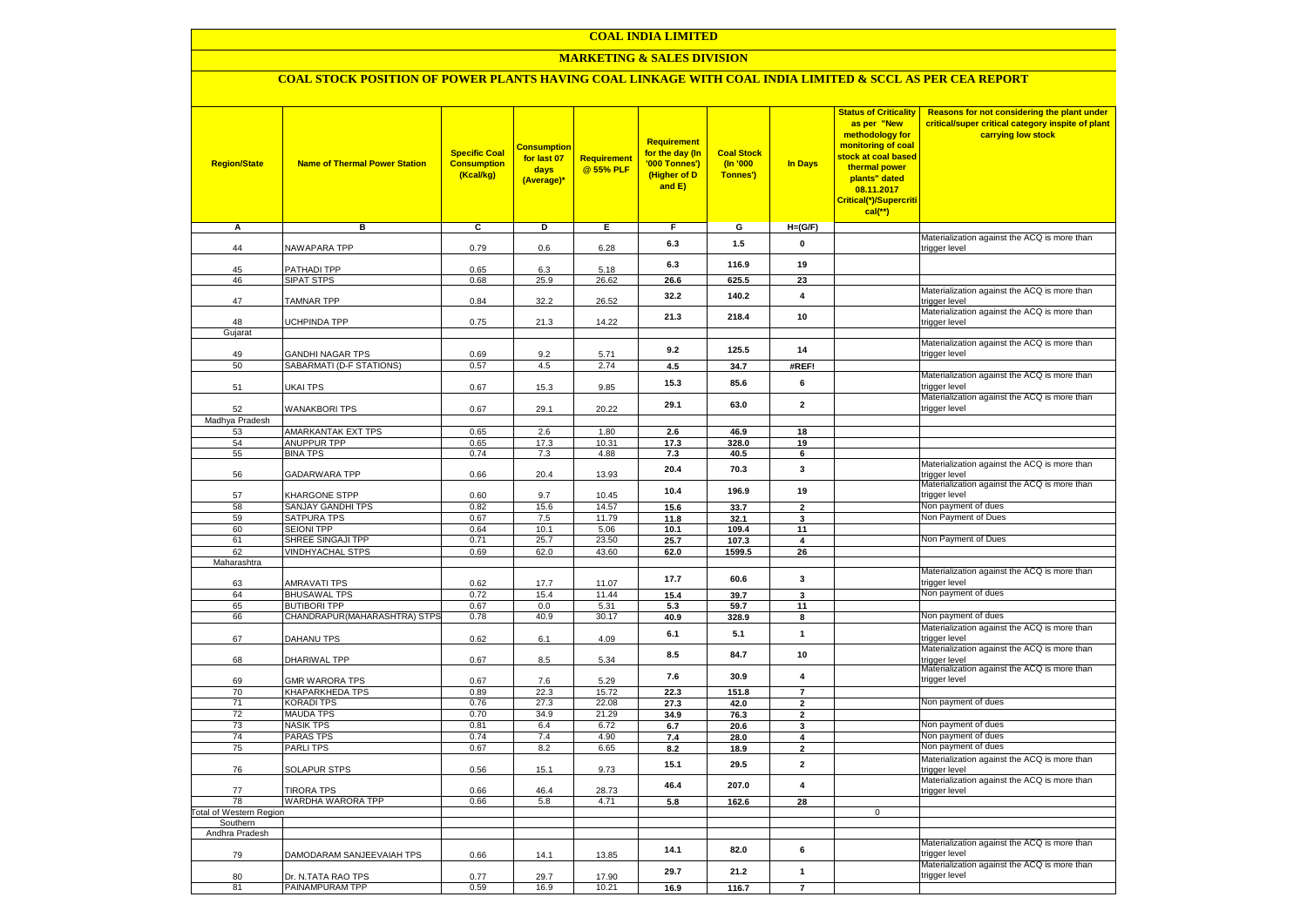### **MARKETING & SALES DIVISION**

# **COAL STOCK POSITION OF POWER PLANTS HAVING COAL LINKAGE WITH COAL INDIA LIMITED & SCCL AS PER CEA REPORT**

| <b>Region/State</b>             | <b>Name of Thermal Power Station</b>               | <b>Specific Coal</b><br><b>Consumption</b><br>(Kcal/kg) | <mark>Consumption</mark><br>for last 07<br>days<br>(Average)* | <b>Requirement</b><br>@ 55% PLF | Requirement<br>for the day (In<br>'000 Tonnes')<br>(Higher of D<br>and E) | <b>Coal Stock</b><br>(In '000<br>Tonnes') | <b>In Days</b>          | <b>Status of Criticality</b><br>as per "New<br>methodology for<br>monitoring of coal<br>stock at coal based<br>thermal power<br>plants" dated<br>08.11.2017<br>Critical(*)/Supercriti<br>$cal$ (**) | Reasons for not considering the plant under<br>critical/super critical category inspite of plant<br>carrying low stock |
|---------------------------------|----------------------------------------------------|---------------------------------------------------------|---------------------------------------------------------------|---------------------------------|---------------------------------------------------------------------------|-------------------------------------------|-------------------------|-----------------------------------------------------------------------------------------------------------------------------------------------------------------------------------------------------|------------------------------------------------------------------------------------------------------------------------|
| A                               | в                                                  | С                                                       | D                                                             | Е                               | F                                                                         | G                                         | $H=(G/F)$               |                                                                                                                                                                                                     |                                                                                                                        |
| 82                              | RAYALASEEMA TPS                                    | 0.76                                                    | 20.4                                                          | 16.60                           | 20.4                                                                      | 10.5                                      | $\mathbf{1}$            |                                                                                                                                                                                                     | Materialization against the ACQ is more than<br>trigger level                                                          |
| 83                              | SIMHADRI                                           | 0.78                                                    | 31.1                                                          | 20.54                           | 31.1                                                                      | 299.0                                     | 10                      |                                                                                                                                                                                                     |                                                                                                                        |
|                                 |                                                    |                                                         |                                                               |                                 |                                                                           |                                           |                         |                                                                                                                                                                                                     | Materialization against the ACQ is more than                                                                           |
| 84                              | <b>SGPL TPP</b>                                    | 0.53                                                    | 15.0                                                          | 9.26                            | 15.0                                                                      | 9.5                                       | $\mathbf{1}$            |                                                                                                                                                                                                     | trigger level                                                                                                          |
| 85                              | <b>VIZAG TPP</b>                                   | 0.67                                                    | 5.5                                                           | 9.20                            | 9.2                                                                       | 33.1                                      | $\overline{\mathbf{4}}$ |                                                                                                                                                                                                     |                                                                                                                        |
| Karnataka                       |                                                    |                                                         |                                                               |                                 |                                                                           |                                           |                         |                                                                                                                                                                                                     |                                                                                                                        |
| 86                              | <b>BELLARY TPS</b>                                 | 0.63                                                    | 16.4                                                          | 14.23                           | 16.4                                                                      | 12.6                                      | $\mathbf{1}$            |                                                                                                                                                                                                     | Materialization against the ACQ is more than<br>trigger level                                                          |
| 87                              | KUDGI STPP                                         | 0.63                                                    | 23.9                                                          | 19.90                           | 23.9                                                                      | 73.7                                      | 3                       |                                                                                                                                                                                                     | Materialization against the ACQ is more than<br>trigger level                                                          |
| 88                              | RAICHUR TPS                                        | 0.66                                                    | 15.6                                                          | 14.98                           | 15.6                                                                      | 51.7                                      | 3                       |                                                                                                                                                                                                     | Materialization against the ACQ is more than<br>trigger level                                                          |
|                                 |                                                    |                                                         |                                                               |                                 | 14.3                                                                      | 10.3                                      | $\mathbf{1}$            |                                                                                                                                                                                                     | Materialization against the ACQ is more than                                                                           |
| 89                              | <b>YERMARUS TPP</b>                                | 0.62                                                    | 14.3                                                          | 13.09                           |                                                                           |                                           |                         |                                                                                                                                                                                                     | trigger level                                                                                                          |
| <b>Tamil Nadu</b>               |                                                    |                                                         |                                                               |                                 |                                                                           |                                           |                         |                                                                                                                                                                                                     | Materialization against the ACQ is more than                                                                           |
| 90                              | <b>METTUR TPS</b>                                  | 0.81                                                    | 12.7                                                          | 8.98                            | 12.7                                                                      | 23.3                                      | $\mathbf{2}$            |                                                                                                                                                                                                     | trigger level                                                                                                          |
| 91                              | METTUR TPS - II                                    | 0.78                                                    | 7.7                                                           | 6.16                            | 7.7                                                                       | 46.1                                      | 6                       |                                                                                                                                                                                                     | Materialization against the ACQ is more than<br>trigger level                                                          |
| 92                              | <b>VORTH CHENNAI TPS</b>                           | 0.82                                                    | 27.9                                                          | 19.78                           | 27.9                                                                      | 69.7                                      | $\mathbf{2}$            |                                                                                                                                                                                                     | Materialization against the ACQ is more than<br>trigger level                                                          |
| 93                              | <b>TUTICORIN TPS</b>                               | 0.96                                                    | 9.0                                                           | 13.31                           | 13.3                                                                      | 0.4                                       | 0                       |                                                                                                                                                                                                     | Materialization against the ACQ is more than<br>trigger level                                                          |
| 94                              | <b>VALLUR TPP</b>                                  | 0.72                                                    | 24.3                                                          | 14.26                           | 24.3                                                                      | 147.3                                     | 6                       |                                                                                                                                                                                                     |                                                                                                                        |
| Telangana                       |                                                    |                                                         |                                                               |                                 |                                                                           |                                           |                         |                                                                                                                                                                                                     |                                                                                                                        |
| 95                              | <b>BHADRADRI TPP</b>                               | 0.69                                                    | 13.9                                                          | 9.83                            | 13.9                                                                      | 101.2                                     | $\overline{7}$          |                                                                                                                                                                                                     |                                                                                                                        |
| 96                              | KAKATIYA TPS                                       | 0.57                                                    | 10.3                                                          | 8.33                            | 10.3                                                                      | 131.0                                     | 13                      |                                                                                                                                                                                                     |                                                                                                                        |
| 97                              | KOTHAGUDEM TPS (NEW)                               | 0.64                                                    | 15.1                                                          | 8.46                            | 15.1                                                                      | 82.3                                      | 5                       |                                                                                                                                                                                                     |                                                                                                                        |
| 98<br>99                        | KOTHAGUDEM TPS (STAGE-7)<br><b>RAMAGUNDEM STPS</b> | 0.50<br>0.62                                            | 8.9<br>29.7                                                   | 5.23<br>21.33                   | 8.9<br>29.7                                                               | 75.6<br>235.5                             | 8<br>8                  |                                                                                                                                                                                                     |                                                                                                                        |
| 100                             | RAMAGUNDEM-B TPS                                   | 0.77                                                    | 0.8                                                           | 0.64                            | 0.8                                                                       | 8.3                                       | 11                      |                                                                                                                                                                                                     |                                                                                                                        |
| 101                             | <b>SINGARENI TPP</b>                               | 0.58                                                    | 14.8                                                          | 9.12                            | 14.8                                                                      | 133.8                                     | 9                       |                                                                                                                                                                                                     |                                                                                                                        |
| <b>Fotal of Southern Region</b> |                                                    |                                                         |                                                               |                                 |                                                                           |                                           |                         | $\mathbf 0$                                                                                                                                                                                         |                                                                                                                        |
| Eastern                         |                                                    |                                                         |                                                               |                                 |                                                                           |                                           |                         |                                                                                                                                                                                                     |                                                                                                                        |
| Bihar<br>102                    | <b>BARAUNI TPS</b>                                 | 0.63                                                    | 4.1                                                           | 5.90                            | 5.9                                                                       | 133.0                                     | 23                      |                                                                                                                                                                                                     |                                                                                                                        |
| 103                             | <b>BARHI</b>                                       | 0.67                                                    | 8.0                                                           | 5.84                            | 8.0                                                                       | 126.5                                     | 16                      |                                                                                                                                                                                                     |                                                                                                                        |
| 104                             | <b>BARH II</b>                                     | 0.67                                                    | 16.0                                                          | 11.67                           | 16.0                                                                      | 253.0                                     | 16                      |                                                                                                                                                                                                     |                                                                                                                        |
| 105                             | <b>KAHALGAON TPS</b>                               | 0.80                                                    | 28.6                                                          | 24.62                           | 28.6                                                                      | 225.1                                     | 8                       |                                                                                                                                                                                                     | Materialization against the ACQ is more than<br>trigger level                                                          |
| 106                             | MUZAFFARPUR TPS                                    | 0.77                                                    | 5.5                                                           | 3.95                            | 5.5                                                                       | 69.6                                      | 13                      |                                                                                                                                                                                                     | Materialization against the ACQ is more than<br>trigger level                                                          |
| 107                             | <b>NABINAGAR STPP</b>                              | 0.58                                                    | 18.2                                                          | 10.14                           | 18.2                                                                      | 266.7                                     | 15                      |                                                                                                                                                                                                     |                                                                                                                        |
| 108                             | <b>NABINAGAR TPP</b>                               | 0.69                                                    | 15.2                                                          | 9.06                            | 15.2                                                                      | 73.3                                      | 5                       |                                                                                                                                                                                                     |                                                                                                                        |
| Jharkhand                       |                                                    |                                                         |                                                               |                                 |                                                                           |                                           |                         |                                                                                                                                                                                                     |                                                                                                                        |
| 109<br>110                      | BOKARO TPS `A` EXP<br>CHANDRAPURA(DVC) TPS         | 0.57<br>0.61                                            | 6.2<br>7.2                                                    | 3.78<br>4.06                    | 6.2                                                                       | 260.1                                     | 42                      |                                                                                                                                                                                                     |                                                                                                                        |
| 111                             | JOJOBERA TPS                                       | 0.69                                                    | 3.3                                                           | 2.18                            | 7.2<br>3.3                                                                | 154.3<br>66.2                             | 21<br>20                |                                                                                                                                                                                                     |                                                                                                                        |
| 112                             | KODARMA TPP                                        | 0.62                                                    | 13.6                                                          | 8.23                            | 13.6                                                                      | 142.1                                     | 10                      |                                                                                                                                                                                                     |                                                                                                                        |
| 113                             | <b>MAHADEV PRASAD STPP</b>                         | 0.70                                                    | 6.7                                                           | 5.01                            | 6.7                                                                       | 40.2                                      | 6                       |                                                                                                                                                                                                     | Materialization against the ACQ is more than<br>trigger level                                                          |
| 114                             | <b>MAITHON RB TPP</b>                              | 0.64                                                    | 12.3                                                          | 8.89                            | 12.3                                                                      | 312.3                                     | 25                      |                                                                                                                                                                                                     |                                                                                                                        |
| 115                             | TENUGHAT TPS                                       | 0.75                                                    | 4.7                                                           | 4.16                            | 4.7                                                                       | 33.8                                      | $\overline{7}$          |                                                                                                                                                                                                     | Materialization against the ACQ is more than<br>trigger level                                                          |
| Odisha                          |                                                    |                                                         |                                                               |                                 |                                                                           |                                           |                         |                                                                                                                                                                                                     |                                                                                                                        |
| 116                             | <b>DARLIPALI STPS</b>                              | 0.71                                                    | 27.9                                                          | 14.95                           | 27.9                                                                      | 370.7                                     | 13                      |                                                                                                                                                                                                     |                                                                                                                        |
| 117                             | <b>DERANG TPP</b>                                  | 0.70                                                    | 14.8                                                          | 11.10                           | 14.8                                                                      | 1215.6                                    | 82                      |                                                                                                                                                                                                     |                                                                                                                        |
| 118                             | <b>IB VALLEY TPS</b>                               | 0.83                                                    | 17.3                                                          | 19.16                           | 19.2                                                                      | 294.6                                     | 15                      |                                                                                                                                                                                                     |                                                                                                                        |
| 119                             | KAMALANGA TPS                                      | 0.72                                                    | 17.7                                                          | 10.02                           | 17.7                                                                      | 72.2                                      | 4                       |                                                                                                                                                                                                     | Materialization against the ACQ is more than<br>trigger level                                                          |